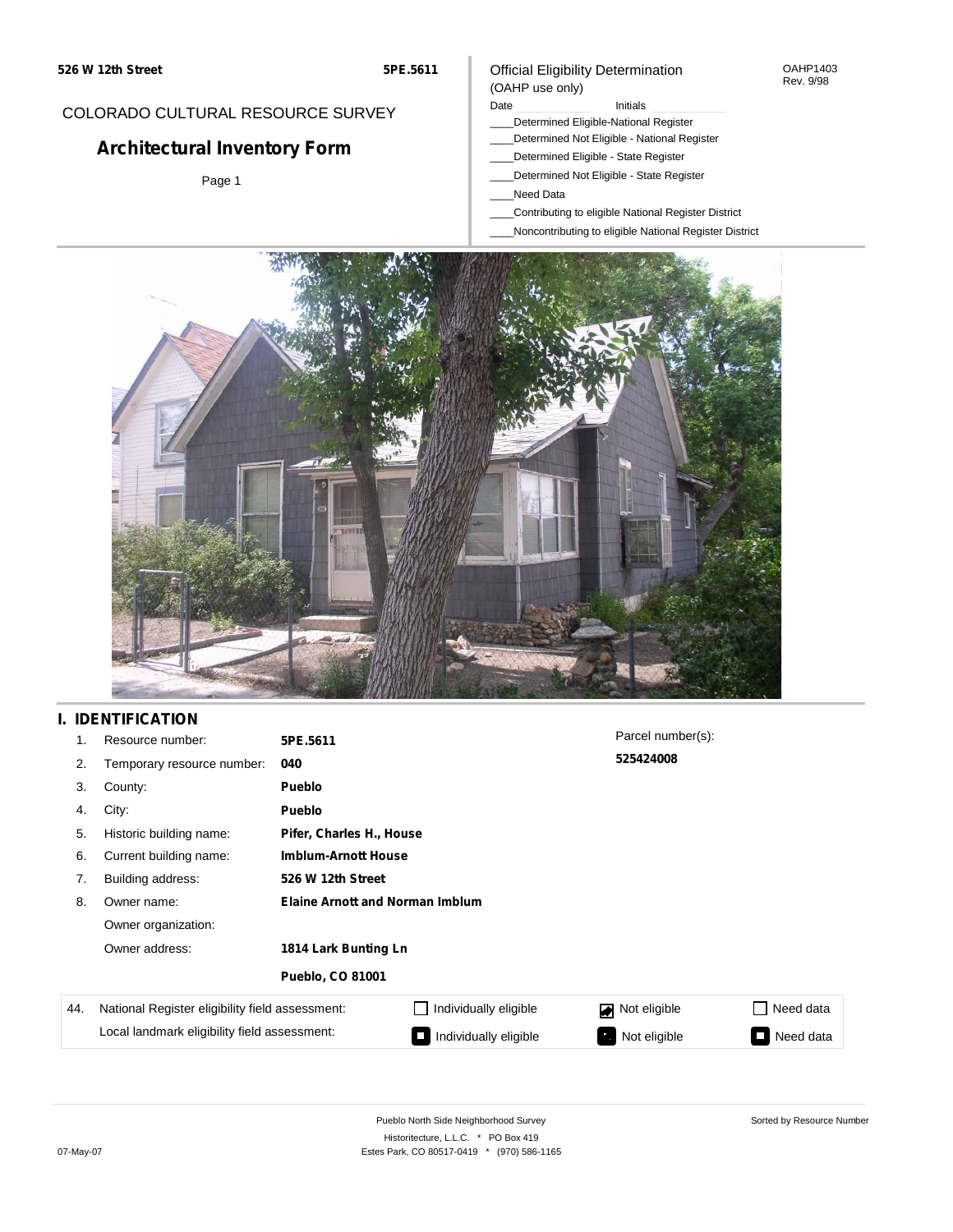Sorted by Resource Number

## **Architectural Inventory Form**

Page 2

## **II. GEOGRAPHIC INFORMATION**

| 9.  | P.M.                |    | 6th             |              | Township:              |                         | <b>20S</b>                  |    |      |           | Range:            | 65W |         |
|-----|---------------------|----|-----------------|--------------|------------------------|-------------------------|-----------------------------|----|------|-----------|-------------------|-----|---------|
|     |                     | NE | 1/4             | of <b>SW</b> | 1/4                    | of NW                   | 1/4                         | of | - SE | 1/4       | of Section        |     | 25      |
| 10. | UTM reference zone: |    |                 | 13           |                        |                         |                             |    |      |           |                   |     |         |
|     | Easting:            |    |                 |              | 533767                 |                         |                             |    |      | Northing: |                   |     | 4236505 |
| 11. |                     |    | USGS quad name: |              |                        | <b>Northeast Pueblo</b> |                             |    |      | Scale:    |                   |     | 7.5     |
|     | Year:               |    |                 |              | 1974)                  |                         | 1961 (Photorevised 1970 and |    |      |           |                   |     |         |
| 12. | $Lot(s)$ :          |    |                 |              | Lot 7; Block 36        |                         |                             |    |      |           |                   |     |         |
|     | Addition:           |    |                 |              | <b>County Addition</b> |                         |                             |    |      |           | Year of addition: |     | 1869    |

13. Boundary description and justification:

The boundary, as described above, contains but does not exceed the land historically associated with this property.

Metes and bounds exist:

П

## **III. ARCHITECTURAL DESCRIPTION**

| 14. | Building plan (footprint, shape):<br>Other building plan descriptions: | L-Shaped Plan                        |                       |
|-----|------------------------------------------------------------------------|--------------------------------------|-----------------------|
| 15. | Dimensions in feet (length x width):                                   | 801 square feet                      |                       |
| 16. | Number of stories:                                                     | 1                                    |                       |
| 17. | Primary external wall material(s):                                     | Asphalt                              | Other wall materials: |
| 18. | Roof configuration:<br>Other roof configurations:                      | <b>Gabled Roof/Cross Gabled Roof</b> |                       |
| 19. | Primary external roof material:                                        | <b>Asphalt Roof/Composition Roof</b> |                       |
|     | Other roof materials:                                                  |                                      |                       |
| 20. | Special features:                                                      | Fence                                |                       |
|     |                                                                        | Chimney                              |                       |
|     |                                                                        | Porch                                |                       |

### 21. General architectural description:

Oriented to the north, this house rests on a white, stucco-covered foundation. A cobblestone veneer covers the foundation of the front (north) porch, extending into a planter along its west elevation. Gray, asphalt shingle siding clads the exterior walls. **Windows are generally 1-over-1-light, double-hung sash, with white-painted wood frames and thin, white-painted wood surrounds. The south elevation hosts 1-beside-1-light, sliding-sash windows, with aluminum frames. A shed-roofed porch** protrudes from the inside (northwest-facing) corner of the house. A band of two-light awning, hopper, or casement windows enclose the porch. A doorway opens on the porch's east side. It hosts a white-painted, 4-light, glass-in-wood-frame door, with 3 raised panels. It opens behind an aluminum-frame storm door. A single, concrete step approaches the door. A hipped-roof enclosed porch or addition protrudes from the west side of the rear (south) elevation. It hosts a doorway, at the center of its south elevation, protected beneath a small, fiberglass awning, on wrought-iron supports. Approaching the doorway is a 6-step, concrete-block stoop. Gray, interlocking asphalt shingles cover the cross-gabled roof. Boxing the eaves are white-painted wood soffit and fascia, with protruding cornice. The rafter ends of the rear (south) enclosed porch or addition are exposed. A **red-brick, corbelled chimney protrudes at the junction of the east-west and north-south roof ridges.**

22. Architectural style:

**No Style**

Other architectural styles:

Pueblo North Side Neighborhood Survey Historitecture, L.L.C. \* PO Box 419 07-May-07 **Estes Park, CO 80517-0419** \* (970) 586-1165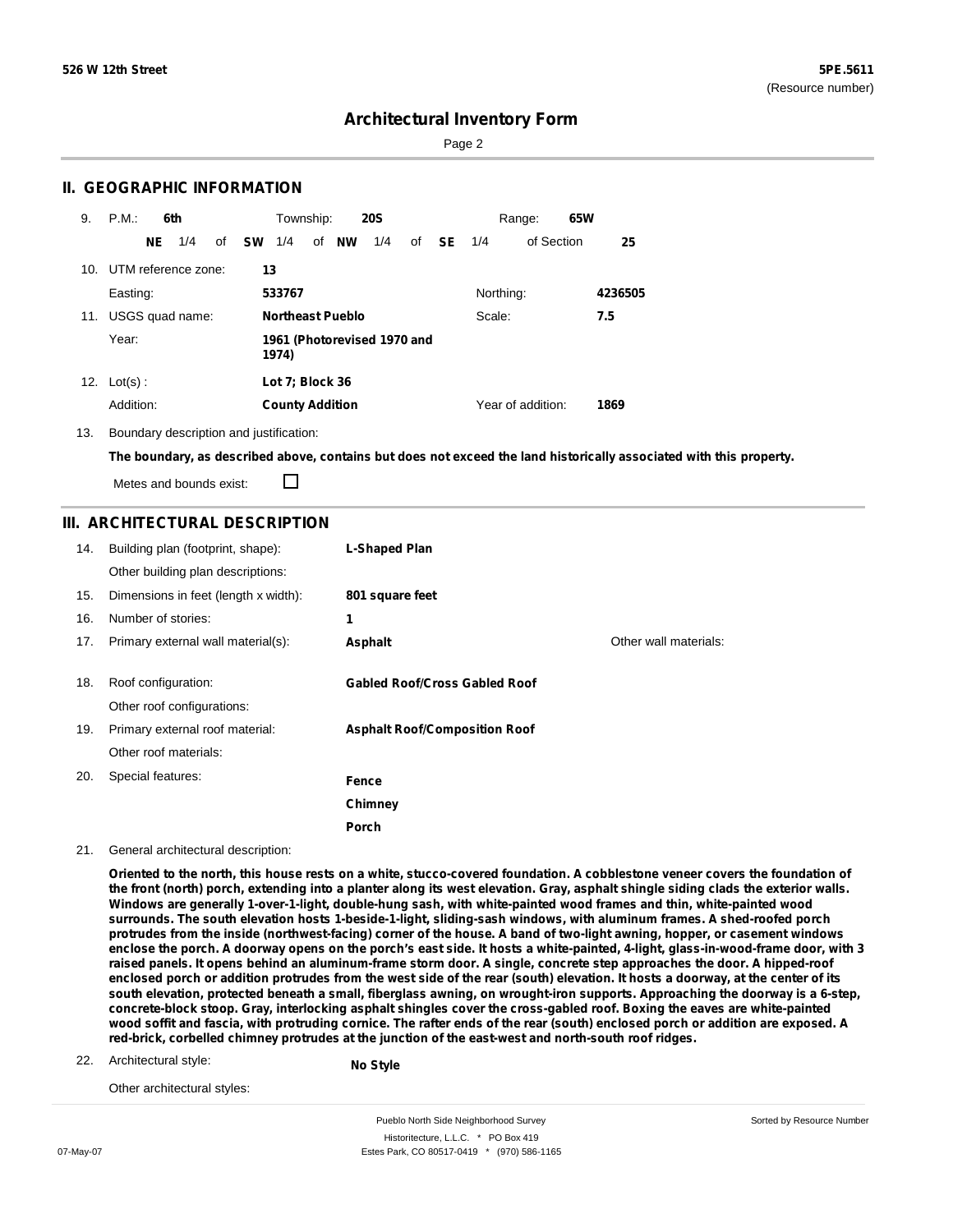Sorted by Resource Number

# **Architectural Inventory Form**

Page 3

### Building type:

23. Landscape or special setting features:

This property is located on terrain sloping downward from north to south, with an elevation of around 4,700 feet above mean sea level. The neighborhood features modest, one- and two-story houses. This property is located on the south side of West 12th Street, an east-west-oriented thoroughfare. It is situated between 524 West 12th Street, to the east, and 1123 North Elizabeth Street, to the west. A grass strip separates the sidewalk from the street. A packed-earth yard, with some mature **shrubs bushes, and trees, surrounds the house. Encircling the front yard is a chain-link fence.**

### 24. Associated buildings, features or objects:

1 : Type: **Garage**

Describe: **A garage is located on the southwest corner of the lot. A driveway, barely perceivable under the grass, approached the garage from West 12th Street, running along the west side of the house. Oriented to the north, the garage appears to rest on a concrete slab. Unpainted stucco clads the exterior wall. Paired doors, on metal strap hinges, dominate the front (north) elevation. A small, gray-painted, paneled door opens on the north side of the east elevation. Gray, rolled asphalt cover the shed roof, which a parapet surrounds on the east, north, and west sides.**

### **IV. ARCHITECTURAL HISTORY**

| 25. | Date of Construction:  | Estimate:               | 1895                             | Actual:                                                                                                                                                 |
|-----|------------------------|-------------------------|----------------------------------|---------------------------------------------------------------------------------------------------------------------------------------------------------|
|     | Source of Information: |                         |                                  | Sanborn Fire Insurance Maps (for Pueblo, Colorado). New York: Sanborn Map and<br>Publishing Co., 1883, 1886, 1889, 1893, 1904-05, 1904-51, and 1904-52. |
|     |                        |                         | Co. consulted 1886 through 2003. | Pueblo City Directory. Pueblo, Co.; Salt Lake City; Kansas City, Mo.; and others: R.L. Polk &                                                           |
| 26. | Architect:             | unknown                 |                                  |                                                                                                                                                         |
|     | Source of information: |                         |                                  |                                                                                                                                                         |
| 27. | Builder:               | unknown                 |                                  |                                                                                                                                                         |
|     | Source of information: |                         |                                  |                                                                                                                                                         |
| 28. | Original Owner:        | <b>Charles H. Pifer</b> |                                  |                                                                                                                                                         |
|     | Source of information: |                         | Co. consulted 1886 through 2003. | Pueblo City Directory. Pueblo, Co.; Salt Lake City; Kansas City, Mo.; and others: R.L. Polk &                                                           |

29. Construction history:

City directories and Sanborn insurance maps suggest that this building was constructed around 1895. An analysis of the form, style, and materials corroborates this date. The front and rear porches were enclosed and a rear addition constructed sometime after 1951. The asphalt siding is not the original wall exterior wall cladding and was most likely installed at the same time the **rear porch modification and addition.**

30. Location: **original** Date of move(s):

### **V. HISTORICAL ASSOCIATIONS**

|     | 31. Original use(s): | <b>Single Dwelling</b> |
|-----|----------------------|------------------------|
| 32. | Intermediate use(s): | <b>Single Dwelling</b> |
|     | 33. Current use(s):  | <b>Single Dwelling</b> |
|     | 34. Site type(s):    | <b>Residence</b>       |

35. Historical background:

This house was completed around 1895, and its first resident was jeweler Charles H. Pifer. He was born in October 1861 in **Illinois. His wife, Lizzie, was born in Colorado in 1870. They lived here until about 1904.**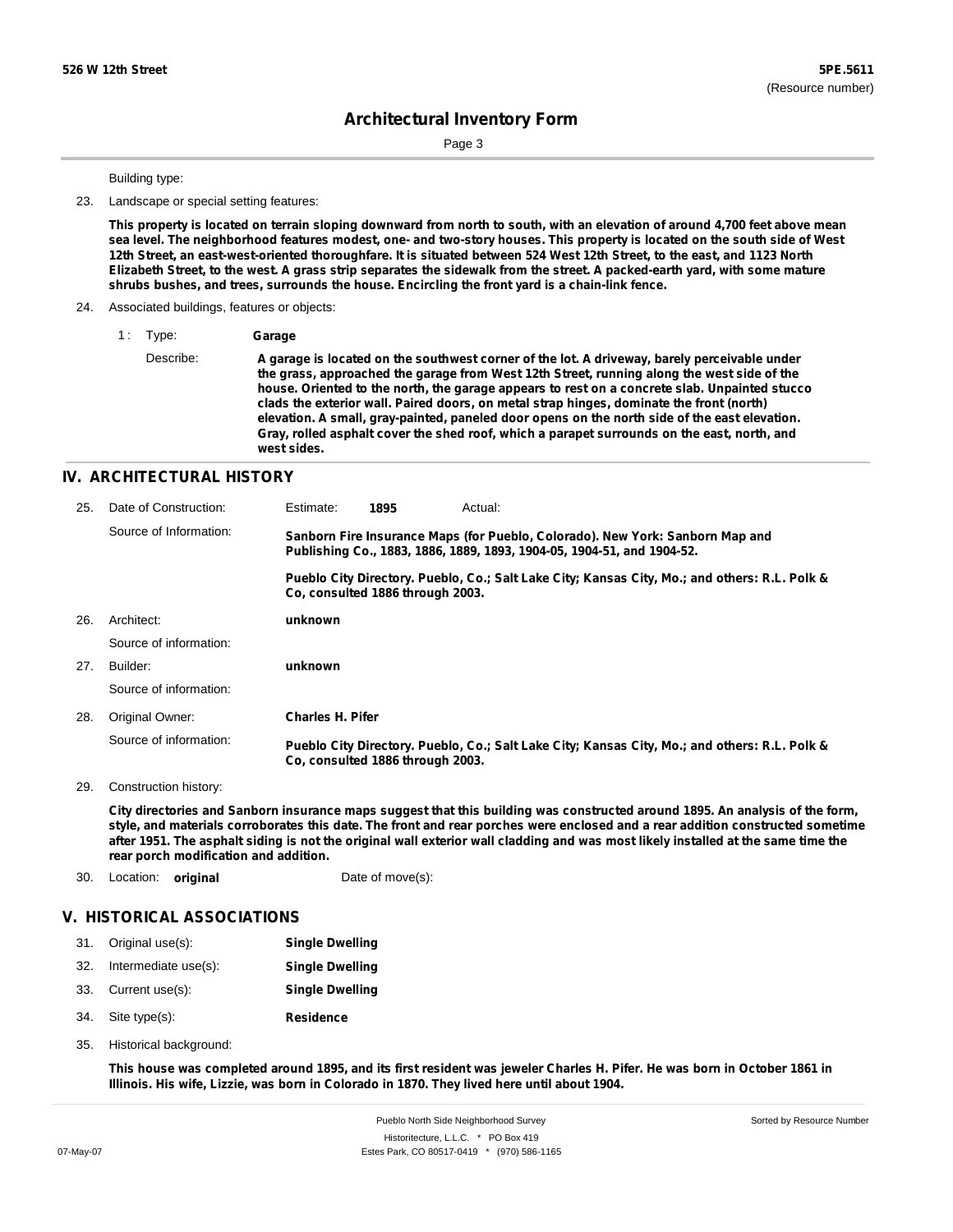Page 4

The new resident of this house, following the Pifers, was Walter S. Lay, who arrived in Pueblo in 1904. He was a locomotive engineer for the Missouri Pacific Railway. Walter Lay and his wife, Edith Lay, had two children: Howard Lay and Mrs. Lloyd McClellan. The family resided here until around 1915. Howard retired from the railroad in 1942 and died in February 1960. Edith **died in December 1955.**

The resident in 1919 was Harry Brown and his wife, Mary E. Brown. Harry was a railroad trainman. The Browns moved from this **house prior to 1925. Harry Brown died on August 30, 1942.**

Around 1925, the resident was Alberta L. Innes. She came to Pueblo in 1873 and was a member of First Presbyterian Church. She had four children: Lucy E. Innes, Ella Arthur, Robert C. Innes, and Frederick W. Innes. The family resided here only a few **years, later moving to 1404 North Main Street. Alberta Innes died on May 4, 1949.**

Jerome P. Glynn lived here around 1930, followed by May E. Aistrop and Robert R. Marugg in 1935. Ezra Childers was the **resident in 1940.**

In 1943. Bernadette Rausch purchased this property and resided here until her death only four years later. Yet the property would remain in the family to the present. She was an attendant at the Colorado State Hospital. With her husband, Joseph P. Rausch, Bernadette had two daughters and two sons: Bernadette Mary Imblum, Theresa Rausch, Joseph F. Rausch, and William Rausch. The family attended Sacred Heart Cathedral. The elder Joseph Rausch appears to have died prior to 1943. **Following Bernadette Rausch's death on October 15, 1947, her daughter, Bernadette Imblum acquired the property.**

Bernadette Imblum was a clerk in the yard office of the Denver & Rio Grande Railroad from 1944 to 1976. Before the death of her husband, Norman Conrad Imblum, on February 27, 1942, Bernadette Imblum had two children: Elaine Agnes Arnott and Norman Edward Imblum. Bernadette died on January 20, 1991, and, in 1993, her estate transferred the property to her children. **Elaine Arnott and Norman Imblum continue to own the property.**

### 36. Sources of information:

**Pueblo County Office of Tax Assessor. Property information card [internet].**

**Pueblo City Directory. Pueblo, Co.; Salt Lake City; Kansas City, Mo.; and others: R.L. Polk & Co, consulted 1886 through 2003.**

**U.S. Census of 1900. Ward 1, Pueblo, Pueblo County, Colorado. Series T623, roll 128, p. 20.**

**"Bernardette Mary Imblum" [obituary]. Pueblo Chieftain, 23 January 1991, p. 11B.**

**"Rausch (Bernardette)" [obituary]. Pueblo Chieftain, 16 October 1947, p. 17.**

**"Lay (Walter S.)" [obituary]. Pueblo Chieftain. 27 February 1960, p. 13.**

**"Brown (Harry)" [obituary]. Pueblo Chieftain, 31 August 1942, p. 7.**

**"Innes (Alberta L.)" [obituary]. Pueblo Chieftain, 5 May 1949, p. 10.**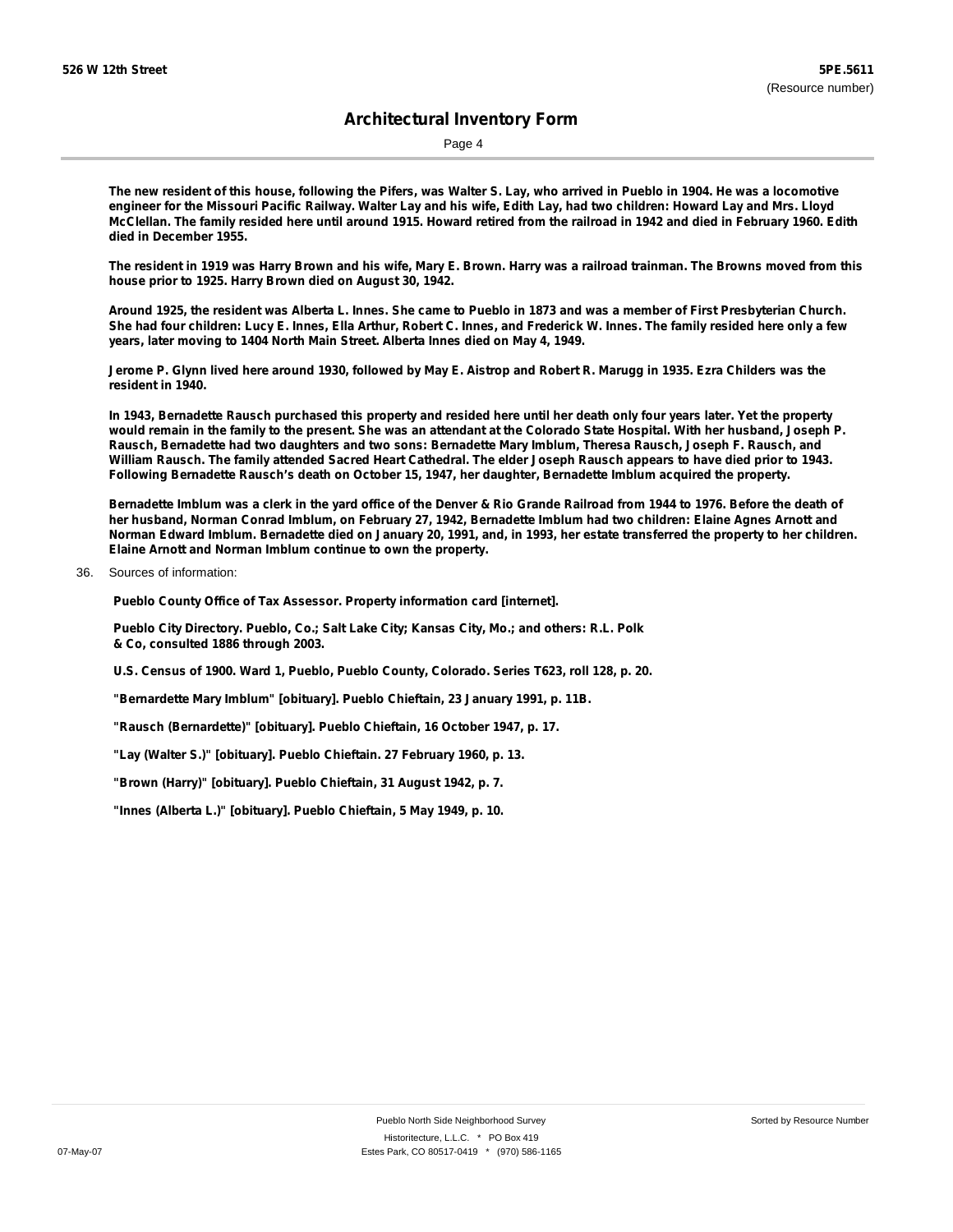Sorted by Resource Number

# **Architectural Inventory Form**

Page 5

|     | <b>VI. SIGNIFICANCE</b>                                                                                                                                                                        |
|-----|------------------------------------------------------------------------------------------------------------------------------------------------------------------------------------------------|
| 37. | Local landmark designation:<br>Yes $\Box$<br>No.<br>HE 2                                                                                                                                       |
|     | Designation authority:                                                                                                                                                                         |
|     | Date of designation:                                                                                                                                                                           |
| 38. | Applicable National Register criteria:                                                                                                                                                         |
|     |                                                                                                                                                                                                |
|     | A. Associated with events that have made a significant contribution to the broad pattern of our history.<br>B. Associated with the lives of persons significant in our past.<br>$\blacksquare$ |
|     | C. Embodies the distinctive characteristics of a type, period, or method of construction, or represents the work<br>П                                                                          |
|     | of a master, or that possess high artistic values, or represents a significant and distinguished entity whose<br>components may lack individual distinction.                                   |
|     | D. Has yielded, or may be likely to yield, information important in history or prehistory.                                                                                                     |
|     | Qualifies under Criteria Considerations A through G (see manual).<br>$\sim$                                                                                                                    |
|     | Does not meet any of the above National Register criteria.<br>₩                                                                                                                                |
|     | <b>Pueblo Standards for Designation:</b>                                                                                                                                                       |
|     | 1a. History                                                                                                                                                                                    |
|     | Have direct association with the historical development of the city, state, or nation; or<br>$\mathbf{r}_\perp$                                                                                |
|     | 1b. History                                                                                                                                                                                    |
|     | Be the site of a significant historic event; or<br>$\blacksquare$                                                                                                                              |
|     | 1c. History                                                                                                                                                                                    |
|     | Have direct and substantial association with a person or group of persons who had influence on society.<br>$\overline{\phantom{a}}$                                                            |
|     | 2a. Architecture                                                                                                                                                                               |
|     | Embody distinguishing characteristics of an architectural style or type; or<br>$\mathcal{L}_{\mathcal{A}}$                                                                                     |
|     | <u>2b. Architecture</u>                                                                                                                                                                        |
|     | Be a significant example of the work of a recognized architect or master builder, or<br>$\Box$                                                                                                 |
|     | 2c. Architecture<br>Contain elements of architectural design, engineering, materials, craftsmanship, or artistic merit which represent a                                                       |
|     | $\Box$<br>significant or influential innovation;                                                                                                                                               |
|     | 2d. Architecture<br>Portray the environment of a group of people or physical development of an area of the city in an era of history                                                           |
|     | $\Box$<br>characterized by a distinctive architectural style.                                                                                                                                  |
|     | 3a. Geography                                                                                                                                                                                  |
|     | Have a prominent location or be an established, familiar, and orienting visual feature of the contemporary city, or                                                                            |
|     | 3b. Geography                                                                                                                                                                                  |
|     | Promote understanding and appreciation of Pueblo's environment by means of distinctive physical characteristics<br>or rarity; or                                                               |
|     | 3c. Geography                                                                                                                                                                                  |
|     | Make a special contribution to Pueblo's distinctive character.<br>$\Box$                                                                                                                       |
|     | <b>Not Applicable</b>                                                                                                                                                                          |
|     | Does not meet any of the above Pueblo landmark criteria.<br>$\overline{\phantom{a}}$                                                                                                           |
| 39. | Area(s) of Significance:<br><b>Not Applicable</b>                                                                                                                                              |
| 40. | Period of Significance:<br>n/a                                                                                                                                                                 |
| 41. | National:<br>Level of significance:<br>State<br>Local<br>$\sim$                                                                                                                                |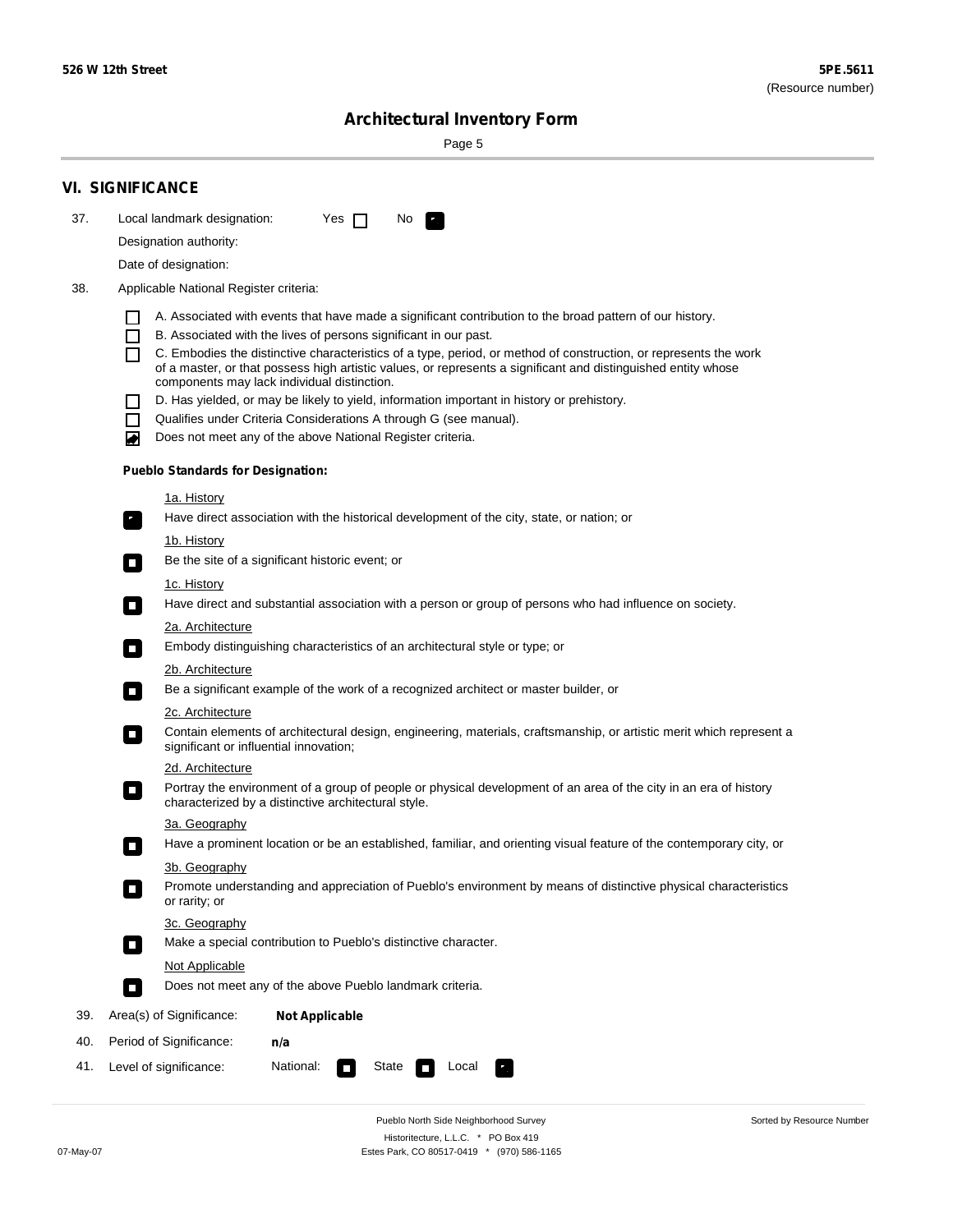Page 6

#### 42. Statement of significance:

This property is historically significant under Pueblo Local Landmark criterion 1A for its association with the early development of Pueblo's North Side Neighborhood. It was one of the earliest houses constructed here. However, the levels of architectural and historical significance, combined with physical integrity, are not to the extent that this property would qualify for individual listing in the National Register of Historic Places, the Colorado State Register of Historic Properties, or as a City of Pueblo Landmark. Nonetheless, it is a contributing resource within any potential historic district.

43. Assessment of historic physical integrity related to significance:

Constructed around 1895, this building exhibits a moderate level of physical integrity relative to the seven aspects of integrity as defined by the National Park Service and the Colorado Historical Society: location, setting, design, materials, **workmanship, feeling, and association. While additions and structural modifications have been minor, the asphalt wall cladding removed or obscured some key character-defining features.**

### **VII. NATIONAL REGISTER ELIGIBILITY ASSESSMENT**

| National Register eligibility field assessment: | $\Box$ Ind |
|-------------------------------------------------|------------|
|                                                 |            |



П

45. Is there National Register district potential? Yes

Local landmark eligibility field assessment:

**Constructed around 1895, this building exhibits a moderate level of physical integrity relative to the seven aspects of integrity as defined by the National Park Service and the Colorado Historical Society: location, setting, design, materials, workmanship, feeling, and association. While additions and structural modifications have been minor, the asphalt wall cladding removed or obscured some key character-defining features.** Discuss:

No

◚

Yes Yes

m

No

 $No$   $N/A$ 

 $N/A$ 

If there is National Register district potential, is this building contributing:

If the building is in existing National Register district, is it contributing: 46.

## **VIII. RECORDING INFORMATION**

| 47. | Photograph numbers): | <b>CD-ROM Photo Disc: North Side Photos</b><br>File Name(s): 12thstw526                                                       |
|-----|----------------------|-------------------------------------------------------------------------------------------------------------------------------|
|     | Negatives filed at:  | <b>Special Collections</b><br><b>Robert Hoag Rawlings Public Library</b><br>100 East Abriendo Avenue<br>Pueblo, CO 81004-4290 |
| 48. | Report title:        | <b>Pueblo North Side Neighborhood Survey</b>                                                                                  |
| 49. | $Date(s)$ :          | 06/15/2005                                                                                                                    |
| 50. | Recorder(s):         | <b>Adam Thomas</b>                                                                                                            |
| 51. | Organization:        | Historitecture, L.L.C.                                                                                                        |
| 52. | Address:             | <b>PO Box 419</b>                                                                                                             |
|     |                      | Estes Park, CO 80517-0419                                                                                                     |
| 53. | Phone number(s):     | (970) 586-1165                                                                                                                |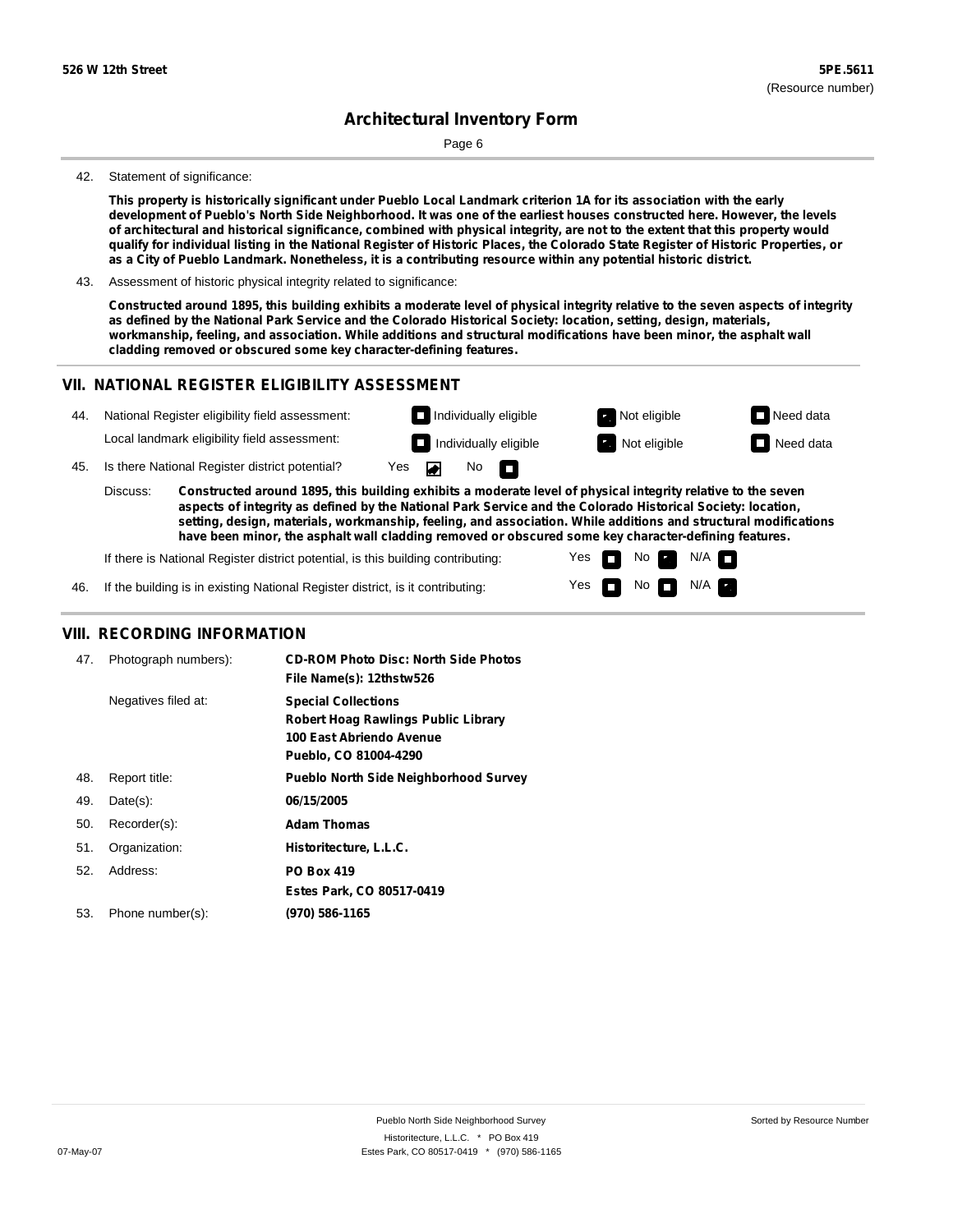Page 7